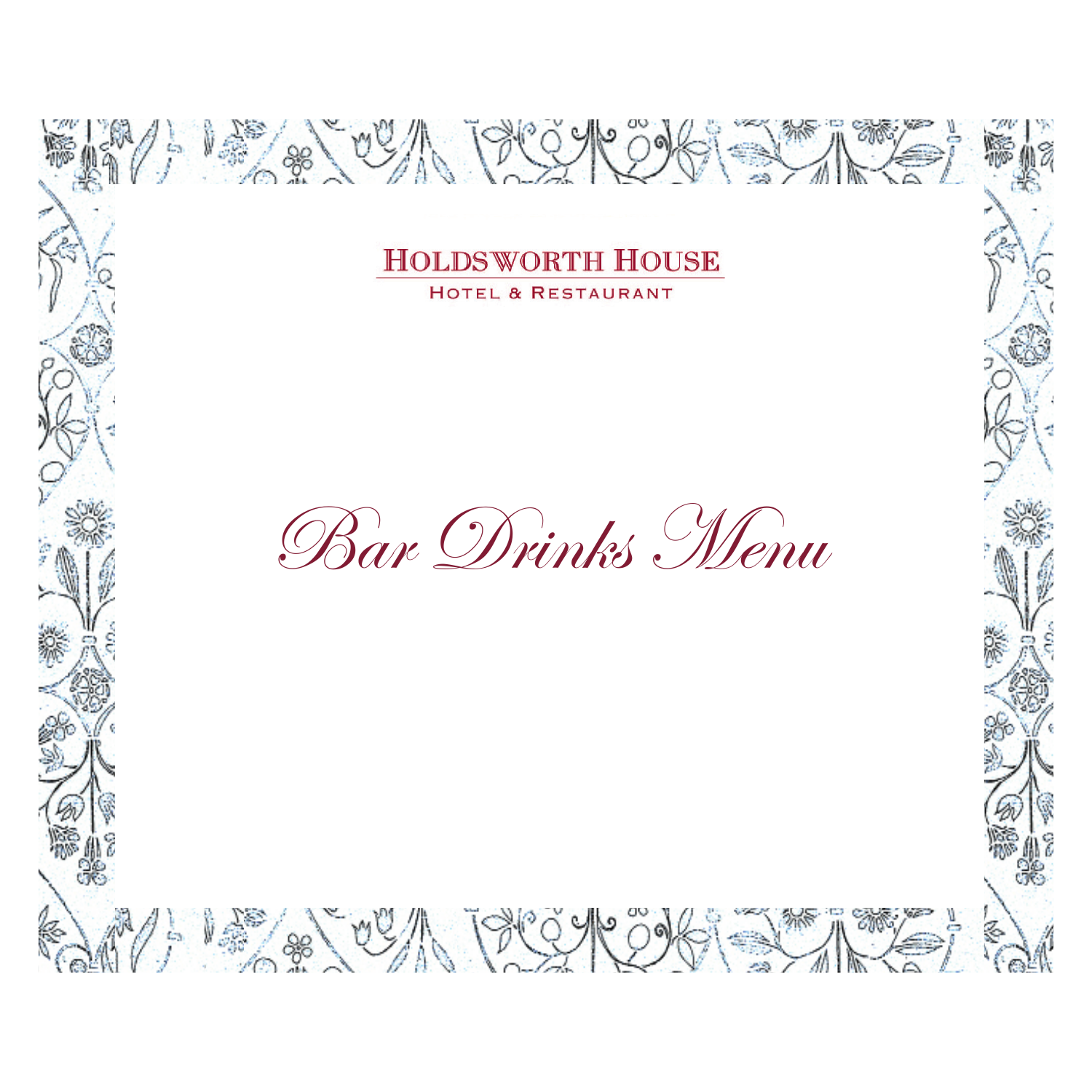Our drinks list is put together in conjunction with our Master of Wine. We also have a separate gin menu. Please let us know if we can recommend the right drink for you.

#### HOLDSWORTH COCKTAILS

**" 人" " "** 

 $\frac{1}{l}$ 

 $\left( \frac{1}{2} \right)$ 

| <b>Yorkshire Rose</b><br>A long drink made with one of our best Yorkshire gins.<br>We blend the gin with elderflower and lemon before finishing<br>with soda and a dash of rose liqueur. | 6.95               |
|------------------------------------------------------------------------------------------------------------------------------------------------------------------------------------------|--------------------|
| English Garden<br>Quintessentially British ingredients matched ideally for a<br>refreshing cocktail. Gin, apple, lime and cucumber<br>- perfect whilst sitting and admiring our gardens! | f <sub>10.95</sub> |
| <b>Raspberry Tom Collins</b><br>A berry refreshing twist on a Tom Collins with lots of raspberries.                                                                                      | f <sub>10.95</sub> |
| <b>Rose Gimlet</b><br>Classic cocktail with gin and lime juice.<br>We've added some lovely blush wine to it too.                                                                         | 6.95               |

PCQY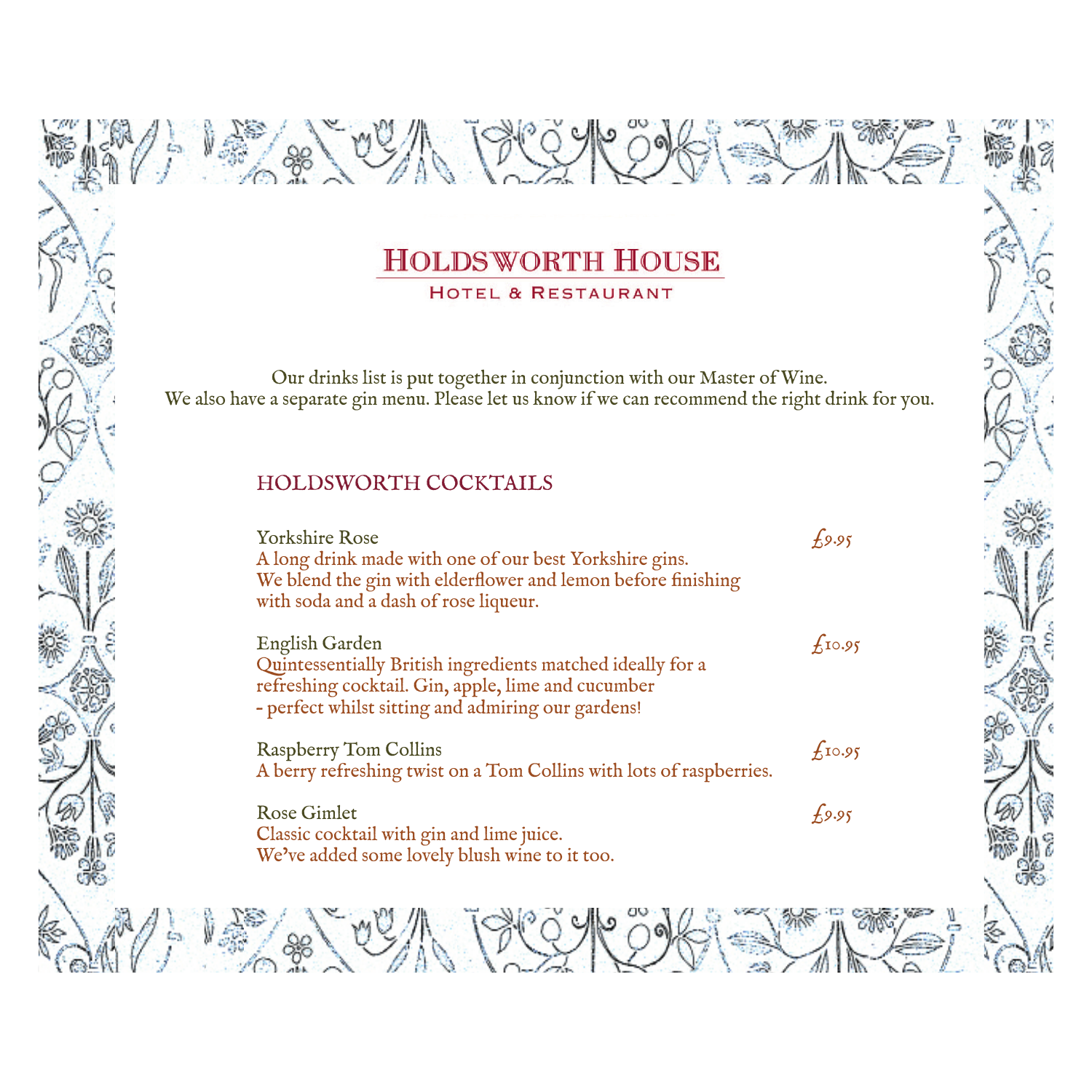#### CLASSIC COCKTAILS

A) 13 28 00 1 19 19 19

Yorkshire Negroni  $\epsilon_{9.95}$ It's a classic with a Yorkshire twist. Lashings of Shibden's Signature Gin with Campari and sweet vermouth.

**ARTISTA PRESHE** 

Espresso Martini  $f_9.95$ Not really a Martini, but an all-round favourite. We mix our Masons Yorkshire Vodka with coffee liqueur and fresh espresso. Delicious!

Old Fashioned  $f_{10.95}$ Our favourite bourbon rum Woodford Reserve served simply in this classic recipe.

Mojito  $f_{9.95}$ Using our Doorley's three-year-old White Rum as part of this classic long drink. Vigorously blended with lime, sugar and mint.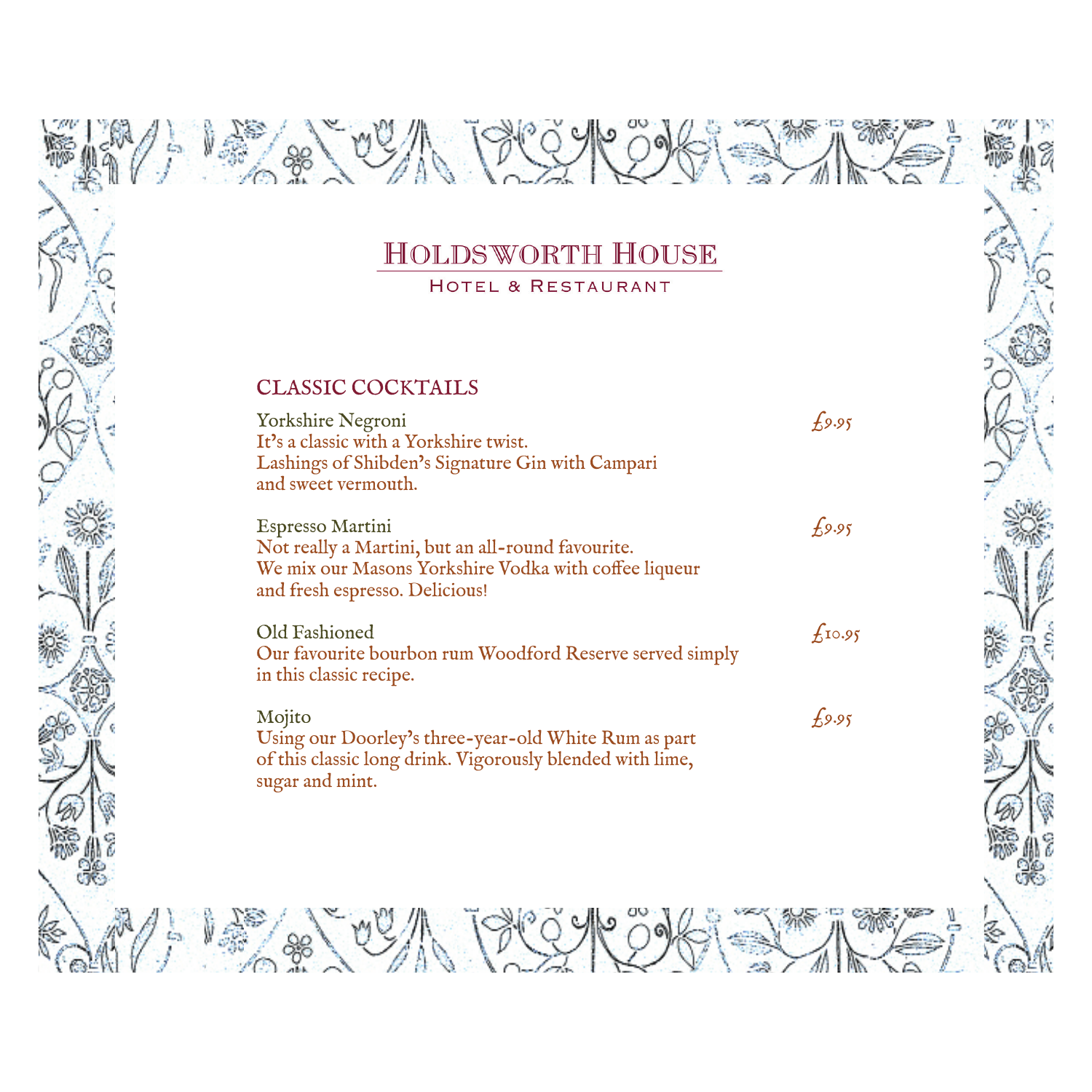**Architecture** 

| PROSECCO                        | 125ml      | $75$ oml    |
|---------------------------------|------------|-------------|
|                                 | glass      | bottle      |
| Prosecco NV Vignana, Italy      | $f_{7.00}$ | $f_35.00$   |
| Prosecco Rosé, Il Caggio, Italy | $f_{3.50}$ | $f_{40.00}$ |
|                                 |            |             |

**CHAMPAGNE** Laure d'Echarmes Brut, Reims  $f_{12.00}$   $f_{59.00}$ 

**Parted Bread** 

 $\frac{1}{2}$   $\frac{1}{2}$   $\frac{1}{2}$ 



 $\frac{1}{2}$ 

ħ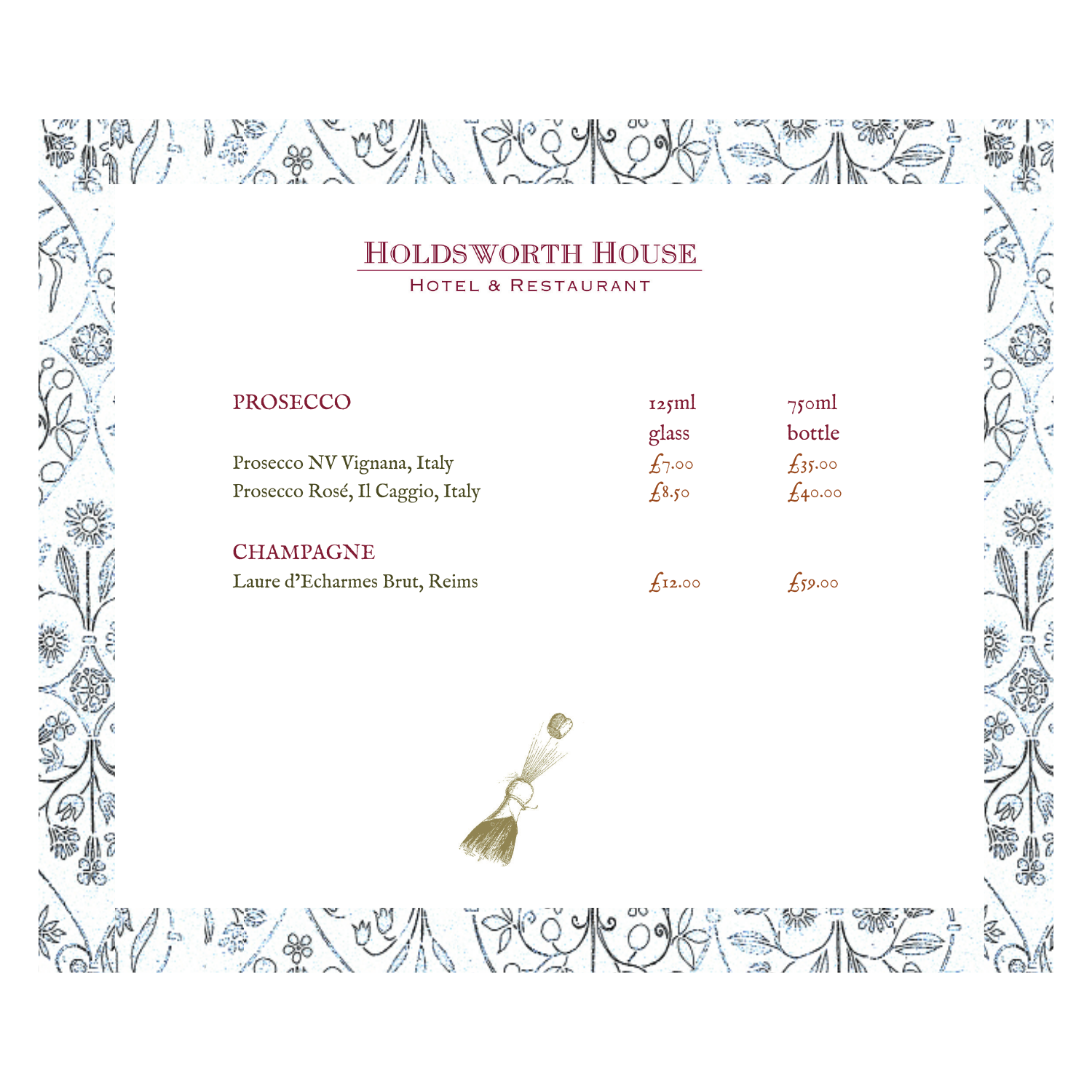**ARCHITECT** 

HOTEL & RESTAURANT

#### WINE BY THE GLASS

i.

 $\frac{1}{l}$ 

 $\frac{1}{2}$ 

| <b>WHITE</b>                                                                                 | 125ml                   | $175$ ml    |
|----------------------------------------------------------------------------------------------|-------------------------|-------------|
| Vina Mariposa Blanco, Galicia Spain                                                          | $f_5.00 f_7.00$         |             |
| Pinot Grigio 2019, Il Caggio, Venezie, Italy                                                 | $f_{550}$ $f_{750}$     |             |
| Chardonnay 2020, Santa Alba, Chile (v)                                                       | $f_0$ 6.00 $f_0$ 8.30   |             |
| Sauvignon Blanc, Noblesse de Loire, France                                                   | $f_16.75$               | $f_{.9.50}$ |
| Chablis 2019, 'L'Orangerie du Château', Jean Bouchard, Burgundy                              | $f_1$ 10.00 $f_1$ 13.80 |             |
| Sauvignon blanc 2020, Marlborough, New Zealand                                               | 49.00                   | $f_{12.50}$ |
| Saskia (Chenin Blanc/Viognier) 2018 Miles Mossop, South Africa                               | $f_{11.80}$ $f_{16.30}$ |             |
| Chablis rer Cru 2018, Les Fourneaux, Domaine de Meuliere, Burgundy                           | $f_{13.50}$ $f_{18.80}$ |             |
| Puligny-Montrachet 2018, Ier Cru La Garenne,<br>Domaine Sylvain Langoureau, Burgundy, France | $f_{23.50}$ $f_{32.50}$ |             |
| <b>ROSÉ</b>                                                                                  | 125ml                   | $175$ ml    |
| Pinot Grigio Blush 2019, Il Caggio, Venezie, Italy                                           | $f_{5.50}$ $f_{7.50}$   |             |
| Zinfandel Rosé, Discovery Beach, California, USA                                             | 6.30                    | £8.50       |

1 2 2 2 3 3 3 4 4 5 4 6 7 8 1 2 3 4 5 4 6 7 8 9 1 2 3 4 7 8 1 9 1 2 9 1 2 3 4 8 1 2 9 1 2 3 4 1 2 3 4 1 2 3 4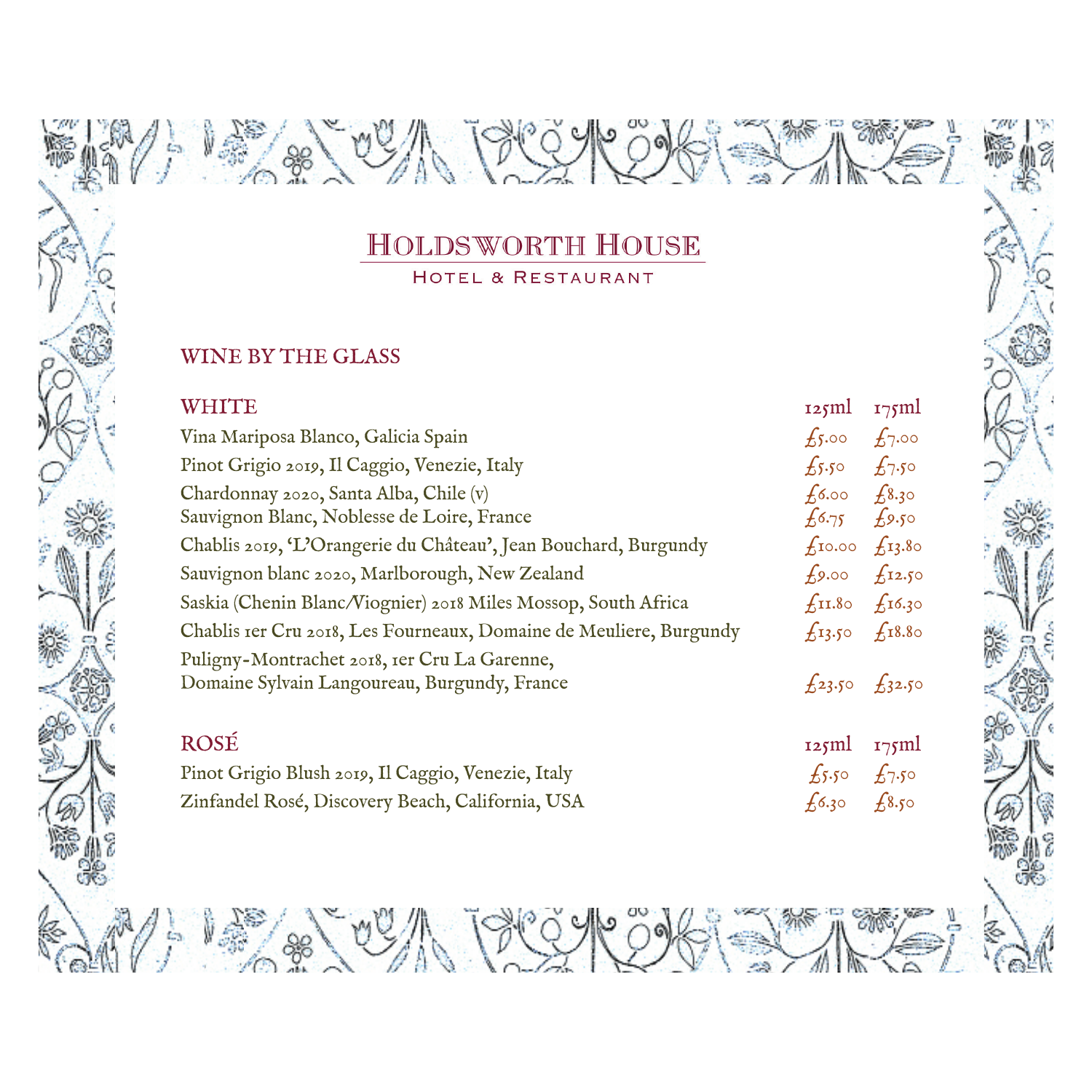**Algo** 

#### WINE BY THE GLASS

Êз,

 $\frac{1}{2}$ 

**ARTISTS** 

| <b>RED</b>                                                         | 125ml                   | 175ml          |
|--------------------------------------------------------------------|-------------------------|----------------|
| Viña Mariposa Tinto, Galicia, Spain                                | $f_{5.00}$              | $f_7.00$       |
| Shiraz Cabernet 2019, The Landings, South Eastern Australia        | $\sqrt{5.50}$           | $f_{7.50}$     |
| Merlot 2019, Tierra de Estrellas, Chile (v)                        | $f_5$ 50                | $f_{7.50}$     |
| Malbec 2020, Kaleu, Mendoza, Argentina                             | 6.50                    | $f_{9.00}$     |
| Rioja 2018, Palacio de Otoño, Spain                                | $f_{7.00}$              | $f_{9.8\circ}$ |
| Rioja Gran Reserva 2004, Bodegas Urbina, Spain                     | $f_{12.30}$ $f_{17.00}$ |                |
| Nuits-St-Georges 'VV' 2017, Domaine Daniel Rion et Fils, Burgundy  | $f_19.50 f_27.00$       |                |
| Amarone Delle Valpolicella DOCG 2014, Coste Bianche, Veneto, Italy | $f_{14.00}$ $f_{19.50}$ |                |
| Clos Laborie, Margaux, Bordeaux                                    | $\overline{f}$ II.30    | $f_{15.50}$    |
|                                                                    |                         |                |

**ARACTES AND THE STAR**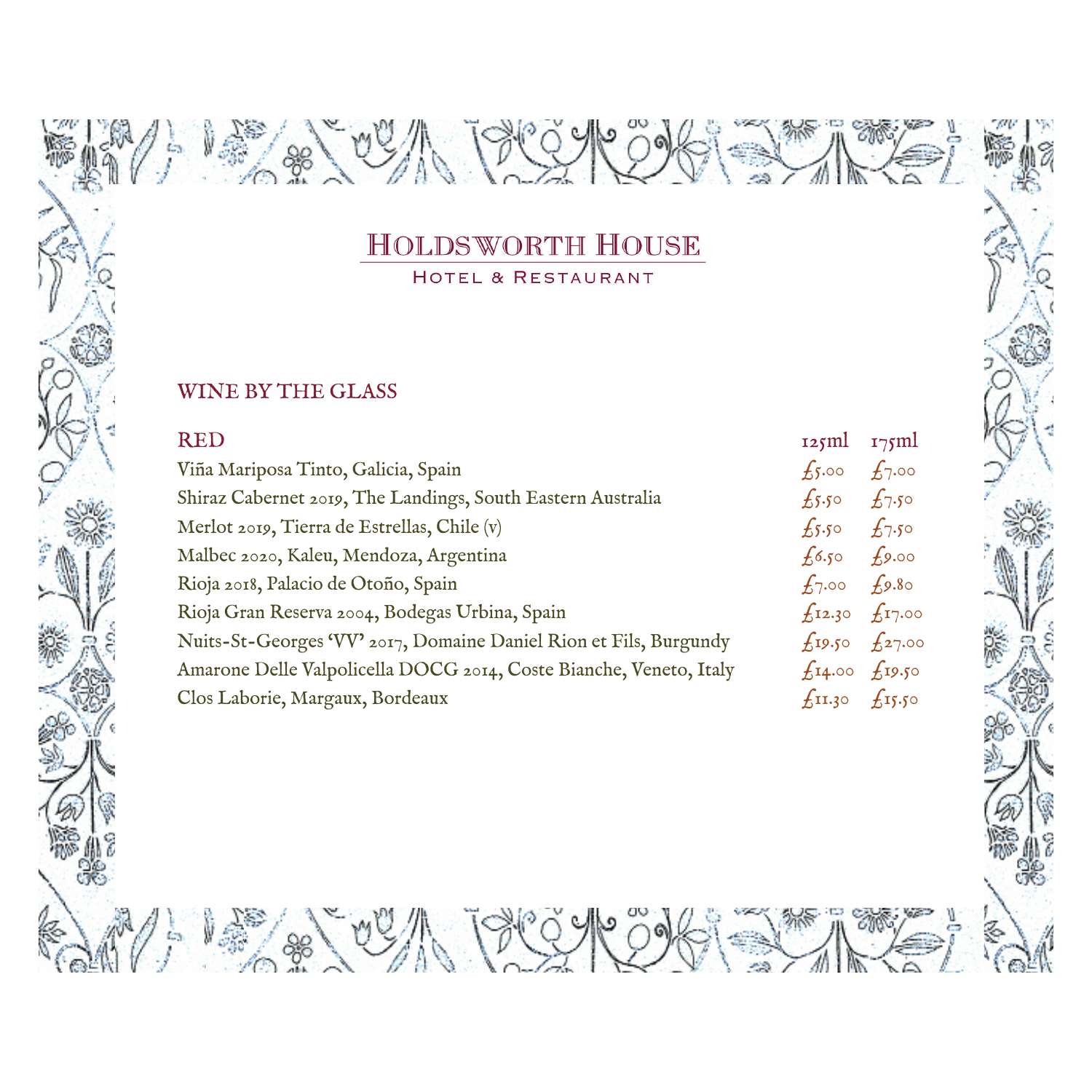W

E

 $8000$ 

ija.<br>T

 $\sqrt[n]{\frac{1}{n}}$ 

š

HOTEL & RESTAURANT

| <b>VODKA</b>           | 25ml           |
|------------------------|----------------|
| <b>Black Cow</b>       | $f_{0.00}$     |
| <b>Grey Goose</b>      | $f_{7.00}$     |
| Finlandia              | $f_{4.75}$     |
| Masons Yorkshire Vodka | $f_{5.5\circ}$ |
| Zubrowka Bison Grass   | $f_{5.60}$     |
| Divine Yorkshire       | $f_5.8\circ$   |
|                        |                |
| <b>RUM</b>             | 251            |

| Doorley's White, Barbados            | $f_{5.25}$ |
|--------------------------------------|------------|
| Doorley's 5 Year Cask Aged, Barbados | E5.75      |
| Doorley's XO, Barbados               | $f_0.50$   |
| Kraken                               | $f_{0.00}$ |
| Rumbullion!                          | $f_{7.00}$ |
| Havana 3                             | $f_{5,30}$ |
| Havana $_7$                          | $f_{0.00}$ |
| Koko Kanu                            | $f_{5.00}$ |

**A A A BASA**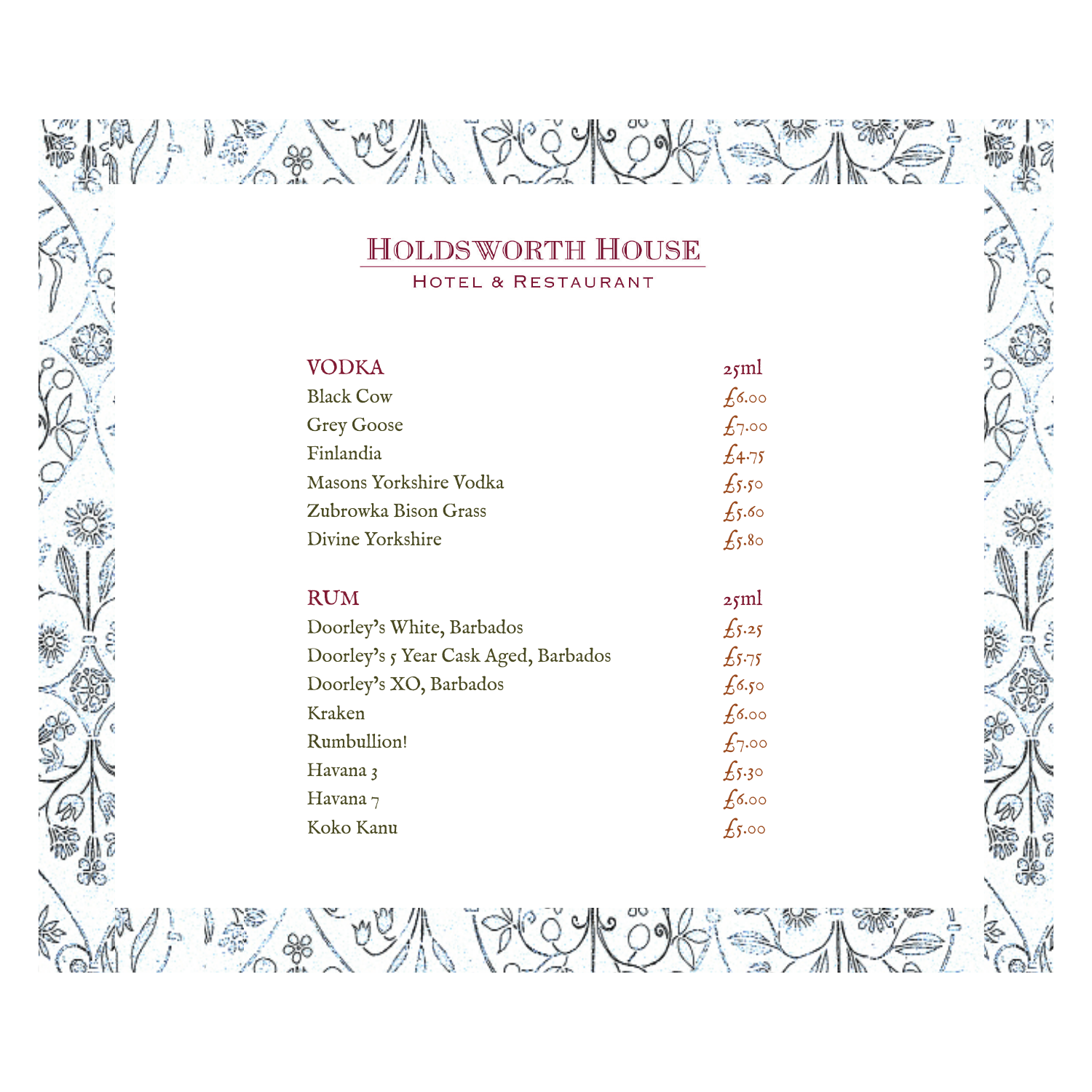$8000$ 

15 8 09

 $\sqrt{\frac{1}{2}}$ 

Êз,

ş

S

HOTEL & RESTAURANT

| <b>SCOTCH BLENDED WHISKY</b>   | 25ml             |
|--------------------------------|------------------|
| Johnny Walker Black Label      | $f_{5.25}$       |
| Monkey Shoulder                | $f_{5.8\circ}$   |
| <b>IRISH WHISKEY</b>           | 25ml             |
| Jameson                        | $f_{5.00}$       |
| AMERICAN WHISKY, RYE & BOURBON | 25ml             |
| <b>Buffalo Trace</b>           | $f_{5.25}$       |
| Rowan's Creek                  | $f_{\rm I}$ 0.00 |
| <b>Woodford Reserve</b>        | ~<br>£6.50       |

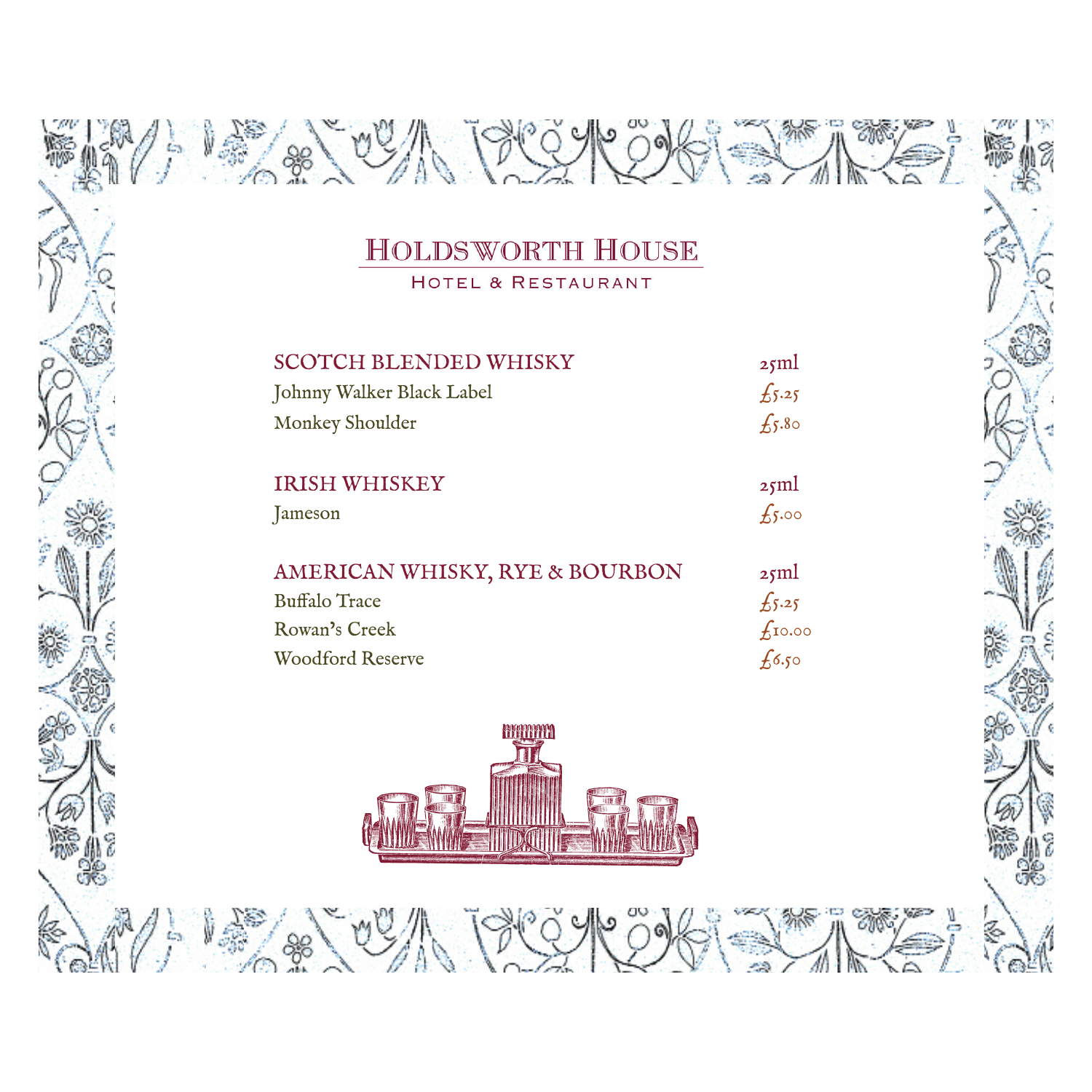**ABORY AND ARRIVE** 

SINGLE MALT WHISKEY 25ml Ardbeg  $f_{7.90}$ Auchentoshan 3 Wood  $f_{9.00}$ Balvennie Double Wood  $f_{7.20}$ Glenfarclas 10 year old  $f_{0.40}$ Glenfiddich 12 year old  $f_{0.00}$ Glenkinchie 12 year old  $f_{6.80}$ Glenmorangie Original  $f_{7.80}$ Highland Park 12 year old  $f_{6.20}$ Isle of Jura 10 year old  $f_{6.40}$ Lagavulin 16 year old  $f_{10.00}$ Laphroaig 10 year old  $f_{7.00}$ Mackmyra Brusk / Svensk  $f_{9.50}$ Oban 14 year old  $f_{8.50}$ Talisker 10 year old  $f_{7.80}$ The Chita  $f_{8.60}$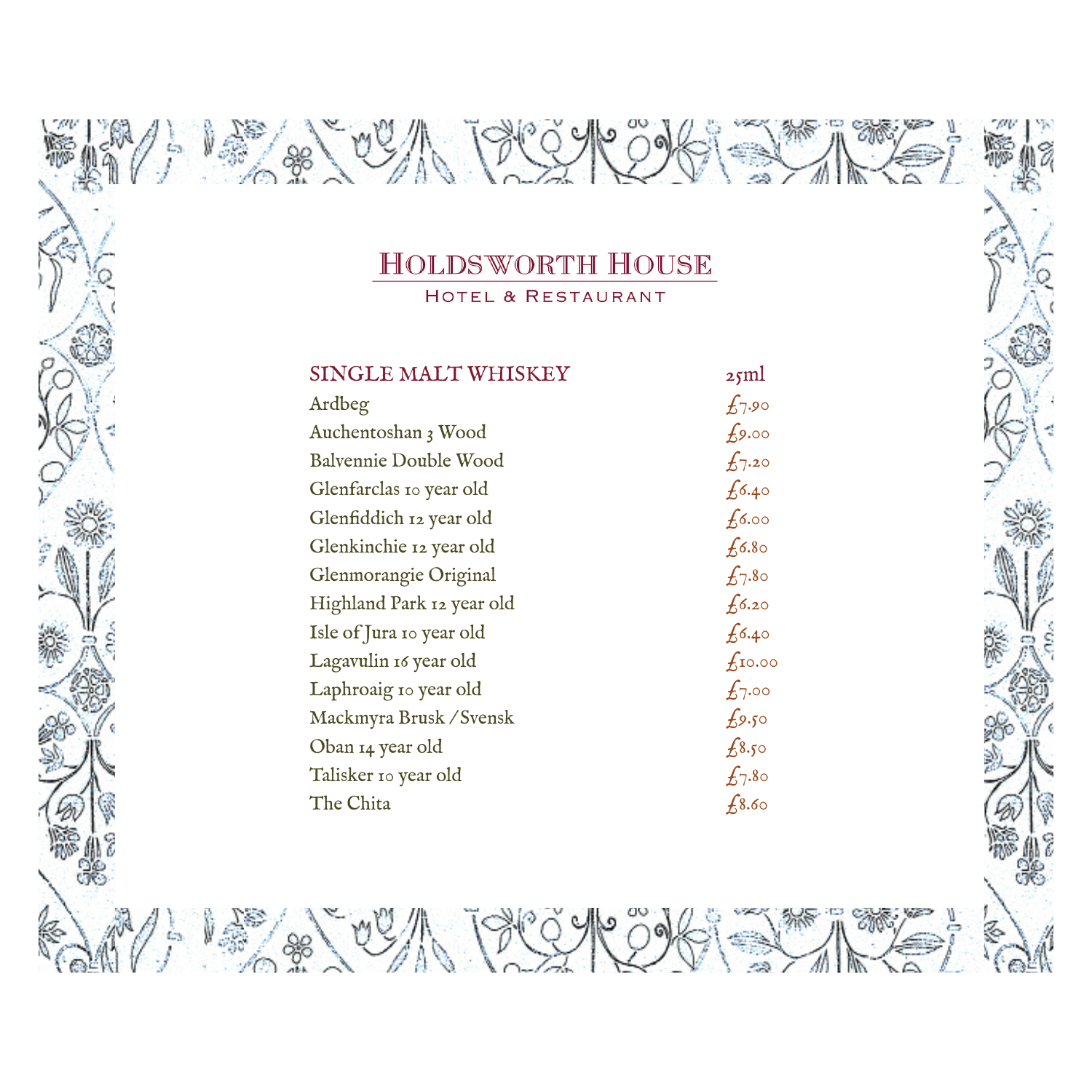美貌人的

1第一部人的

 $\frac{1}{2}$ 

ħ

HOTEL & RESTAURANT

| <b>COGNAC</b>          | 25ml       |
|------------------------|------------|
| Courvoisier V.S.       | $f_5.25$   |
| Courvoisier V.S.O.P.   | $f_{0.75}$ |
| Maxime Trijol V.S.O.P. | $f_{9.50}$ |
| Maxime Trijol X.O.     | $f_1$ 6.00 |
|                        |            |

| <b>ARMAGNAC/CALVADOS</b>          | $25$ ml    |
|-----------------------------------|------------|
| Baron de Sigognac Io Year Reserve | $f_{7.50}$ |

| PORT           | $\gamma$ oml |
|----------------|--------------|
| Nieport, Tawny | $f_{0.00}$   |

Nieport, LBV  $f_{7.00}$ 

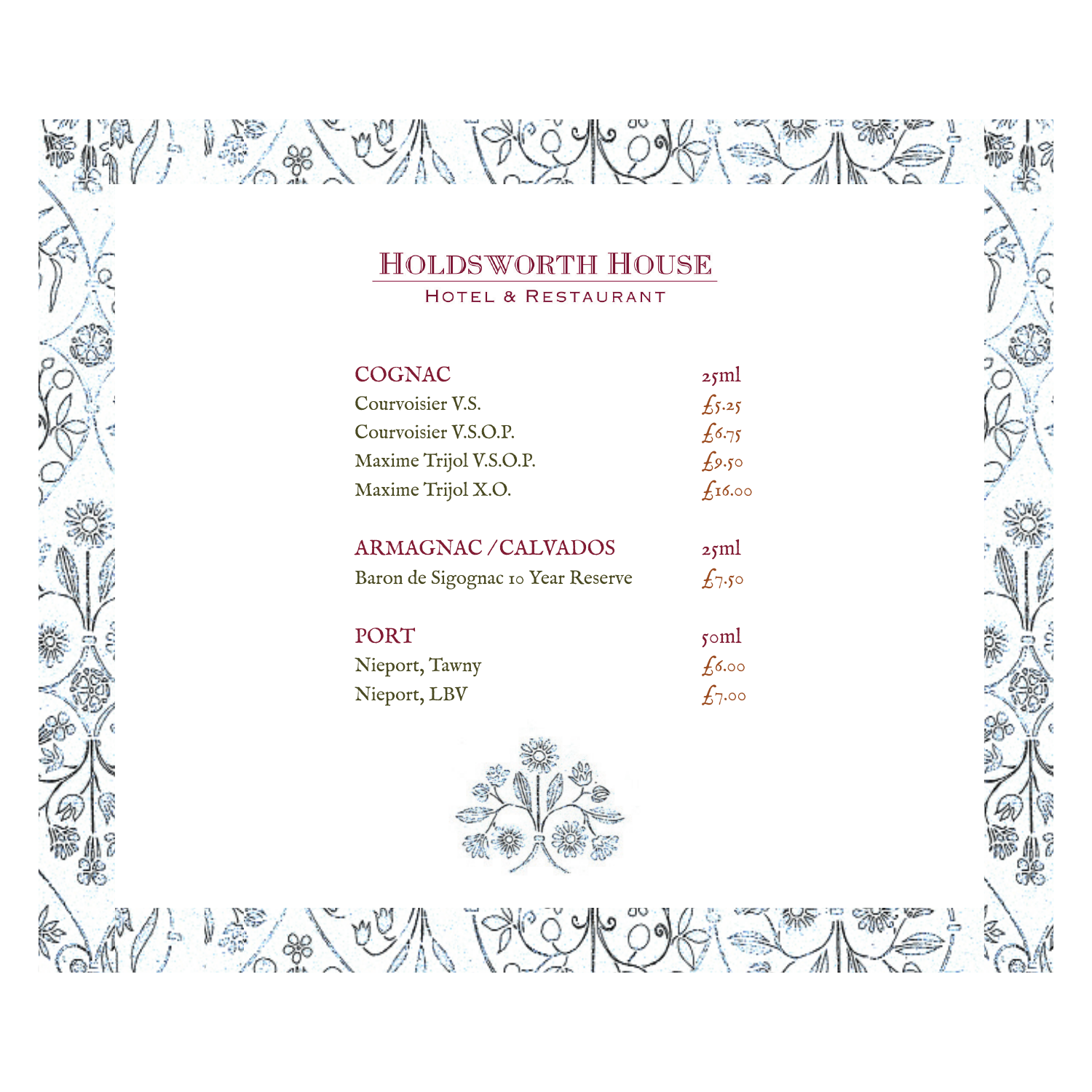۱o

沙伦

**SINE** 

×8

H

m

 $\frac{1}{2}$   $\frac{1}{2}$   $\frac{1}{2}$ 

 $\frac{1}{L}$ 

Ş

â

 $\mathbb{Z}_I$ 

"美"的

HOTEL & RESTAURANT

| <b>LIQUEURS</b>       | 25ml            |
|-----------------------|-----------------|
| Amaretto Salizà       | $f_{5.5^\circ}$ |
| Archers               | $f_{4.50}$      |
| Aperol                | $f_{4.50}$      |
| Baileys (50ml)        | $f_{550}$       |
| Benedictine           | 6.00            |
| Chambord              | $f_{5.00}$      |
| Cointreau             | $f_{550}$       |
| Drambuie              | $f_0.00$        |
| <b>Grand Marnier</b>  | 6.00            |
| Kahlua                | $f_{5}$ .00     |
| Limoncello            | $f_{5.5^\circ}$ |
| Pernod $(s \circ ml)$ | $f_{5.00}$      |
| Sambuca               | $f_{.4.80}$     |
| Sambuca Passionera    | $f_{4.8\circ}$  |
| Southern Comfort      | $f_{5.00}$      |
| Tia Maria             | $f_{5.20}$      |
| Tequila Blanco        | $f_{4:75}$      |
| Tequila Resposado     | £4.75           |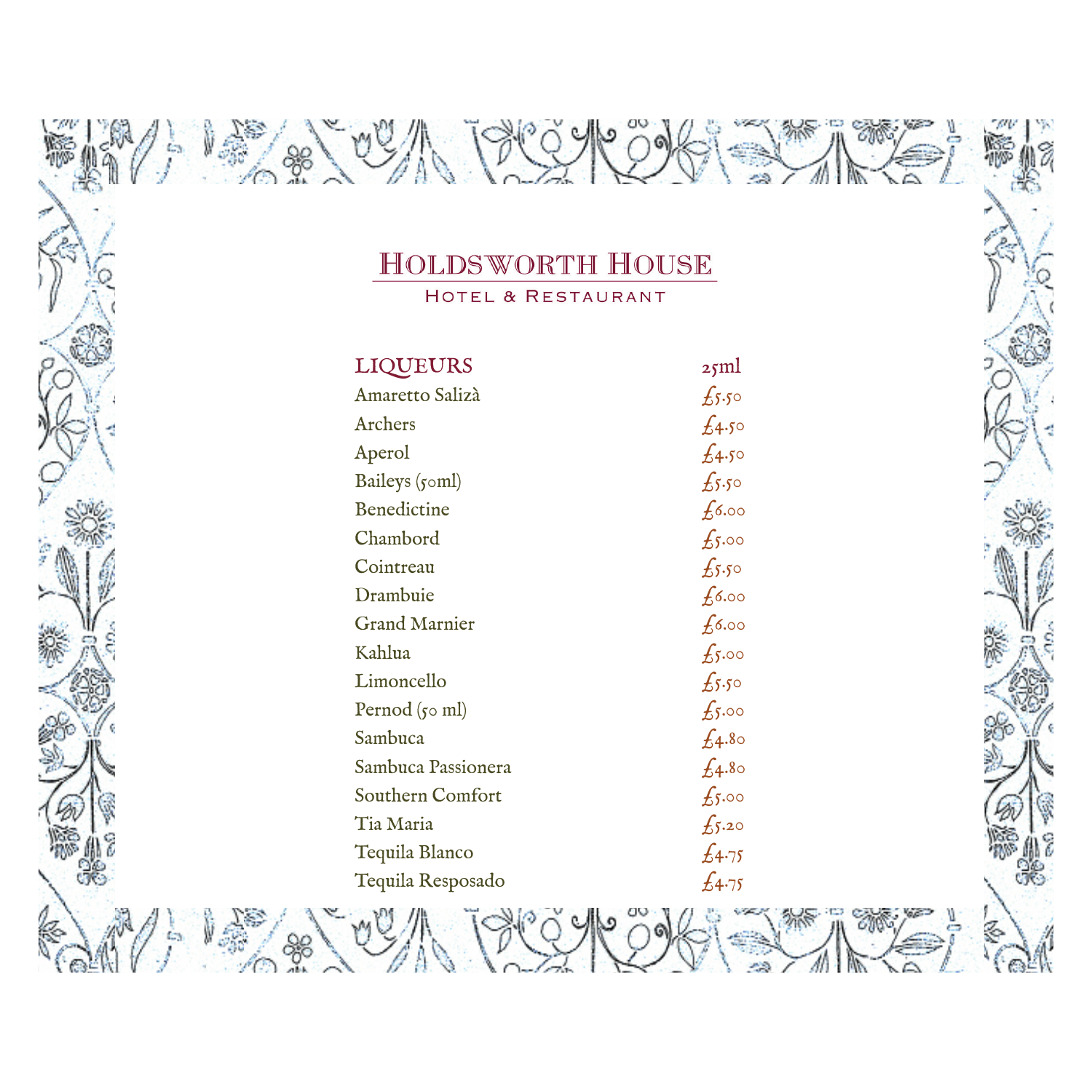AR

**ARTISTS** 

**ARACTES AND THE STAR** 

ilea.<br>T

 $\sqrt{\frac{1}{2}}$ 

W

HOTEL & RESTAURANT

| <b>FORTIFIED AND SHERRY</b> | $\gamma$ oml   |
|-----------------------------|----------------|
| Campari                     | $f_{5.00}$     |
| Martini                     | $f_{5.00}$     |
| Pimms                       | $f_{5.5\circ}$ |
| Tio Pepe                    | $f_{5.5\circ}$ |
| Harveys Bristol Cream       | $f_{5.00}$     |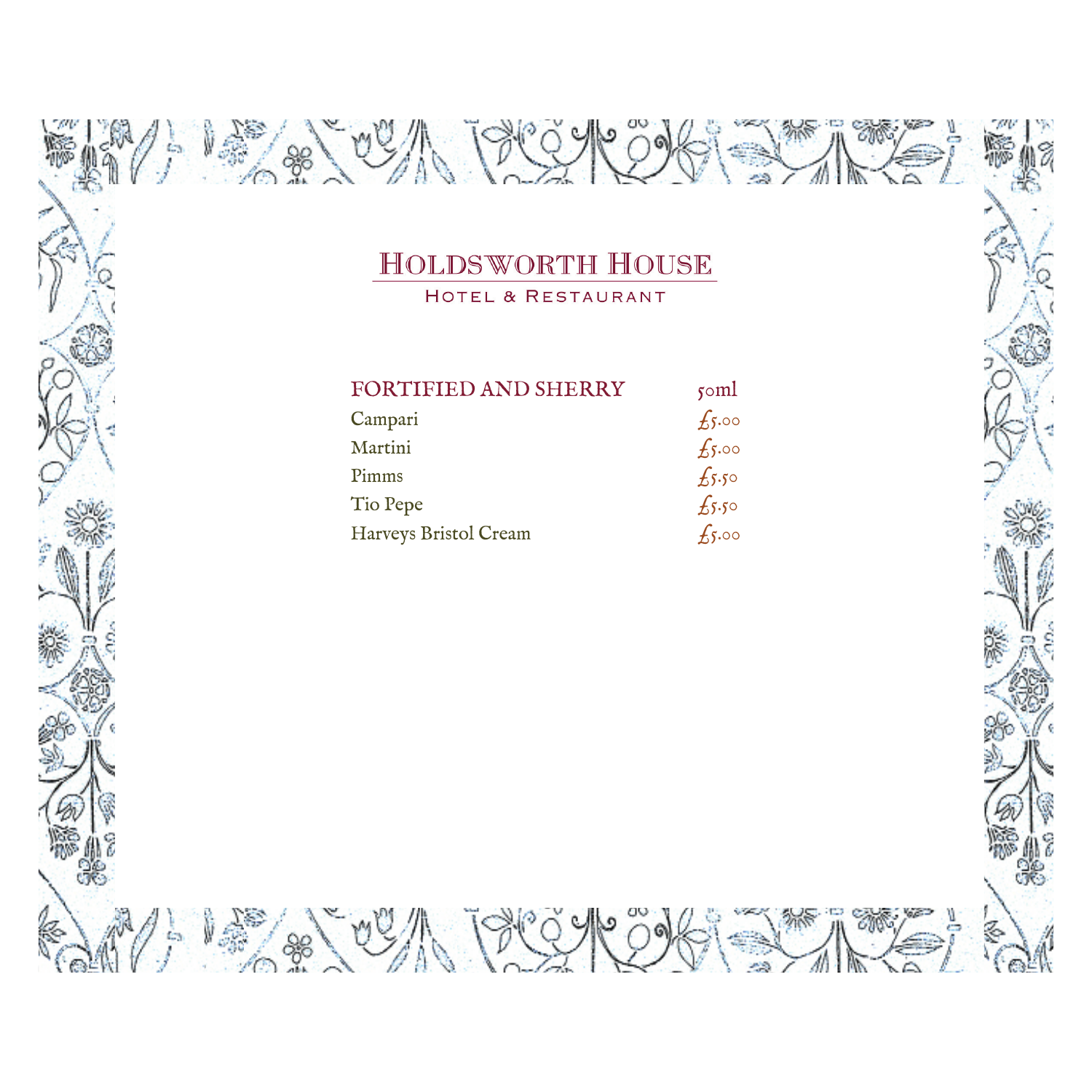HOTEL & RESTAURANT

#### BOTTLED BEER

 $\frac{1}{2}$ 

| Little Valley Brewery Ale Selection | $500 \text{ ml}$ | 6.00           |
|-------------------------------------|------------------|----------------|
| Budweiser                           | $330$ ml         | $f_{5.5\circ}$ |
| San Miguel                          | $330$ ml         | $f_{550}$      |
| Peroni                              | $330$ ml         | $f_{5.5\circ}$ |
| Rekorderlig Selection               | $500$ ml         | $f_0(6.20)$    |
| San Miguel 0%                       | $275$ ml         | £4.95          |
| San Miguel Gluten Free              | $275$ ml         | £4.95          |

### DRAUGHT BEER 1/2 Pint Pint

**A SOLONY PROP** 

| $f_{2.50}$ | $f_{5.00}$     |
|------------|----------------|
| $f_{2.75}$ | $f_{5.5\circ}$ |
| $f_{2.75}$ | $f_{550}$      |
| $f_{2.50}$ | $f_{5.00}$     |
| $f_2.50$   | $f_{5.00}$     |
| $f_{2.60}$ | $f_{5.00}$     |
|            |                |

#### SOFT DRINKS

| Pepsi Max / Diet Pepsi / Lemonade               | $\frac{1}{2}$ Pint | 4.2.50          |
|-------------------------------------------------|--------------------|-----------------|
| <b>Britvic Fruit Juices</b>                     | $125$ ml $/200$ ml | $f_2.50/f_2.75$ |
| Fever-Tree Mixers                               | $200$ m            | $f_3.25$        |
| Harrogate Mineral Water Bottle                  | $330$ m            | $f_3.25$        |
| Red Bull                                        | $200$ m            | $f_3$ .50       |
| J2O (Apple and Mango, Orange and Passion Fruit) | $275$ ml           | $f_3.50$        |
|                                                 |                    |                 |

ù,

 $\frac{1}{2}$